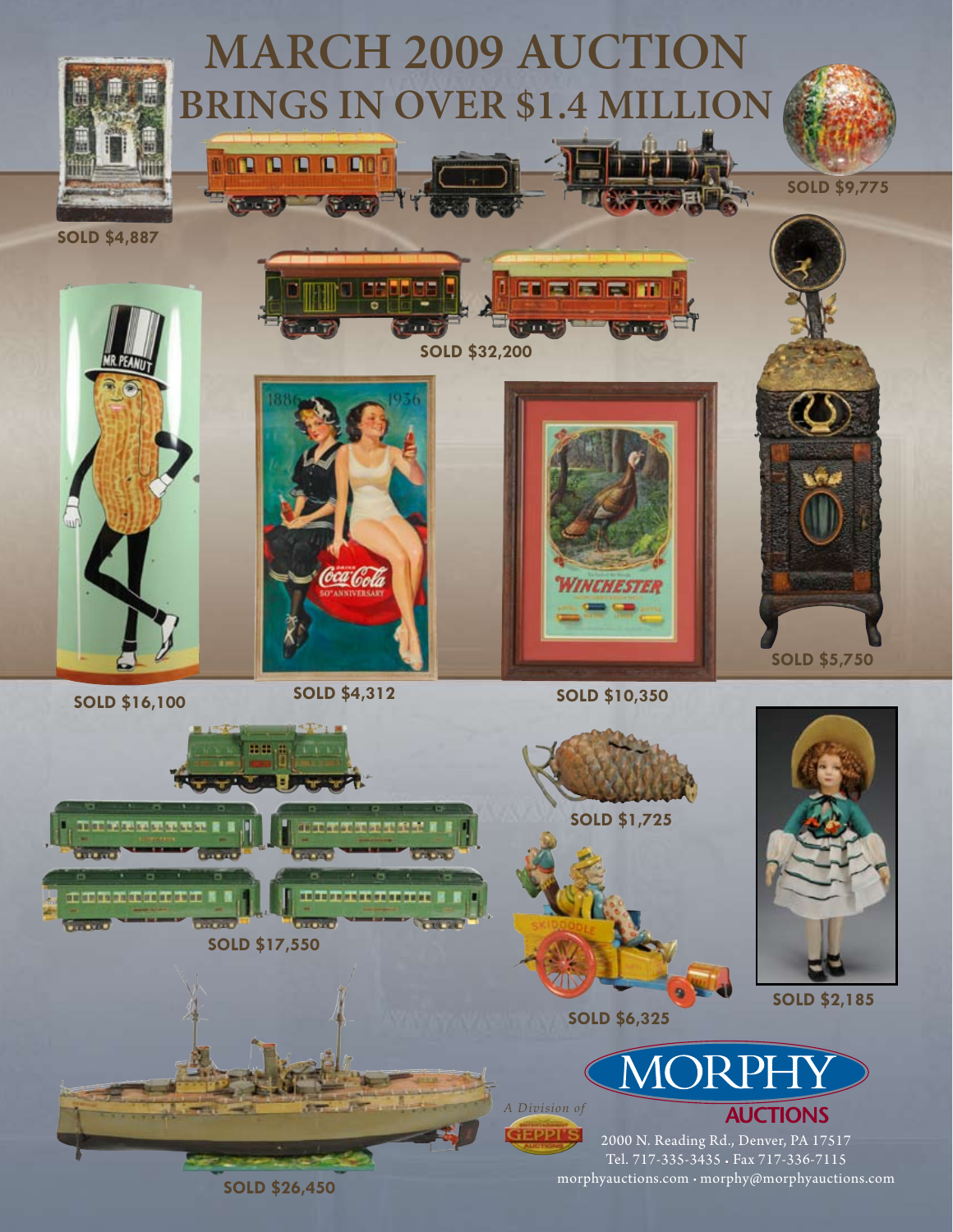#### **PRICES\* REALIZED AT MORPHY AUCTIONS MARCH 5, 6 & 7, 2009** \* Prices include a 17% buyers premium. No sales tax included.

| 1               | \$760.50            | 67  | 321.75               | 132 | \$321.75             | 195 | \$204.75             | 266 | \$234.00               | 328 | \$292.50             |
|-----------------|---------------------|-----|----------------------|-----|----------------------|-----|----------------------|-----|------------------------|-----|----------------------|
| $\overline{2}$  | \$585.00            | 68  | \$526.50             | 133 | \$175.50             | 196 | \$29.25              | 267 | \$526.50               | 329 | \$117.00             |
| 3               | \$702.00            | 69  | \$117.00             | 134 | \$175.50             | 197 | \$87.75              | 268 | \$58.50                | 330 | \$117.00             |
| 4               | \$409.50            | 70  | \$58.50              | 135 | \$29.25              | 199 | \$58.50              | 269 | \$994.50               | 331 | \$117.00             |
| 5               | \$87.75             | 71  | \$117.00             | 136 | \$263.25             | 200 | \$58.50              | 270 | \$204.75               | 332 | \$468.00             |
| 6               | \$702.00            | 72  | \$146.25             | 137 | \$585.00             | 201 | \$87.75              | 271 | \$351.00               | 333 | \$468.00             |
| 7               |                     |     |                      |     |                      |     |                      |     |                        | 334 |                      |
|                 | \$117.00            | 74  | \$1,111.50           | 138 | \$29.25              | 202 | \$87.75              | 272 | \$643.50               |     | \$1,521.00           |
| 8               | \$3,510.00          | 75  | \$117.00             | 139 | \$146.25             | 203 | \$29.25              | 273 | \$117.00               | 335 | \$1,989.00           |
| 9               | \$234.00            | 76  | \$468.00             | 140 | \$263.25             | 204 | \$204.75             | 274 | \$263.25               | 336 | \$468.00             |
| 10              | \$175.50            | 77  | \$146.25             | 141 | \$146.25             | 205 | \$263.25             | 275 | $\overline{$}585.00$   | 337 | \$58.50              |
| 12              | \$58.50             | 79  | \$321.75             | 142 | \$2,340.00           | 206 | \$146.25             | 276 | \$117.00               | 338 | \$204.75             |
| 13              | \$46.80             | 80  | \$58.50              | 143 | \$146.25             | 207 | \$58.50              | 277 | \$877.50               | 339 | \$468.00             |
| 15              | \$29.25             | 81  | \$321.75             | 144 | \$175.50             | 208 | \$58.50              | 278 | \$1,521.00             | 340 | \$117.00             |
| 16              | \$29.25             | 83  | \$117.00             | 145 | \$58.50              | 209 | \$87.75              | 279 | \$117.00               | 341 | \$117.00             |
| 17              | \$87.75             | 85  | \$1,170.00           | 146 | \$117.00             | 210 | \$87.75              | 280 | \$175.50               | 342 | $\overline{$}117.00$ |
| 18              | \$29.25             | 86  | \$292.50             | 148 | \$263.25             | 211 | \$117.00             | 281 | \$87.75                | 344 | \$409.50             |
| 19              | \$29.25             | 87  | \$1,989.00           | 149 | \$292.50             | 212 | \$175.50             | 282 | \$1,638.00             | 345 | \$2,925.00           |
| 20              | \$58.50             | 88  | \$760.50             | 150 | \$263.25             | 213 | \$234.00             | 283 | \$263.25               | 346 | \$263.25             |
| 21              | \$58.50             | 89  | \$585.00             | 151 | \$409.50             | 214 | \$87.75              | 284 | \$351.00               | 347 | \$321.75             |
| $\overline{22}$ | \$58.50             | 90  | \$263.25             | 152 | \$409.50             | 215 | \$58.50              | 285 | \$292.50               | 348 | \$468.00             |
| 23              | \$117.00            | 91  | $\overline{$}263.25$ | 153 | \$87.75              | 216 | \$175.50             | 287 | \$234.00               | 349 | \$234.00             |
| 24              | \$58.50             | 92  | \$526.50             | 155 | \$263.25             | 217 | \$234.00             | 288 | \$643.50               | 350 | \$58.50              |
| 25              | \$87.75             | 93  | \$585.00             | 156 | $\overline{$}204.75$ | 218 | $\overline{$}175.50$ | 289 | \$1,053.00             | 351 | \$175.50             |
|                 |                     |     |                      |     |                      |     |                      |     |                        |     |                      |
| 26              | \$29.25             | 94  | \$409.50             | 157 | \$117.00             | 219 | \$117.00             | 290 | \$1,111.50             | 352 | \$146.25             |
| 27              | \$58.50             | 95  | \$175.50             | 158 | \$585.00             | 221 | \$58.50              | 291 | \$263.25               | 353 | \$292.50             |
| 28              | $\overline{$}29.25$ | 96  | \$204.75             | 159 | \$175.50             | 223 | \$877.50             | 292 | \$263.25               | 354 | \$204.75             |
| 30              | \$29.25             | 97  | \$585.00             | 160 | \$351.00             | 225 | \$58.50              | 293 | \$146.25               | 355 | \$204.75             |
| 31              | \$409.50            | 98  | \$292.50             | 161 | \$321.75             | 226 | \$204.75             | 294 | \$1,638.00             | 356 | \$58.50              |
| 32              | \$468.00            | 99  | \$117.00             | 162 | \$58.50              | 227 | \$58.50              | 295 | \$292.50               | 357 | \$87.75              |
| 33              | \$643.50            | 100 | \$204.75             | 163 | \$29.25              | 228 | \$175.50             | 296 | \$877.50               | 358 | \$263.25             |
| 34              | \$936.00            | 101 | \$175.50             | 164 | \$58.50              | 229 | \$175.50             | 297 | \$819.00               | 359 | \$204.75             |
| 35              | \$1,989.00          | 102 | \$87.75              | 165 | \$58.50              | 230 | \$117.00             | 298 | \$1,111.50             | 360 | \$994.50             |
| 36              | \$321.75            | 103 | \$146.25             | 166 | \$58.50              | 232 | $\overline{$}146.25$ | 299 | \$3,802.50             | 361 | \$760.50             |
| 37              | \$351.00            | 104 | \$87.75              | 167 | \$58.50              | 233 | \$234.00             | 300 | \$1,170.00             | 362 | \$760.50             |
| 38              | \$234.00            | 105 | \$146.25             | 168 | \$58.50              | 234 | \$175.50             | 301 | \$16,380.00            | 363 | \$29.25              |
| 39              | \$234.00            | 106 | \$58.50              | 169 | \$87.75              | 235 | \$819.00             | 302 | $\overline{$7,020.00}$ | 364 | \$468.00             |
| 40              | \$936.00            | 107 | \$117.00             | 170 | \$87.75              | 236 | \$87.75              | 303 | \$4,680.00             | 365 | \$585.00             |
| 41              | \$175.50            | 108 | \$58.50              | 171 | \$117.00             | 239 | \$117.00             | 304 | \$292.50               | 366 | \$585.00             |
| 42              | \$760.50            | 109 | \$526.50             | 172 | \$87.75              | 240 | \$760.50             | 305 | \$1,521.00             | 367 | \$936.00             |
| 43              | \$3,802.50          | 110 | \$321.75             | 173 | \$87.75              | 241 | \$146.25             | 306 | \$2,632.50             | 368 | \$526.50             |
| 44              |                     | 111 |                      |     |                      |     |                      | 307 | \$5,850.00             |     |                      |
|                 | \$321.75            |     | \$409.50             | 174 | \$58.50              | 242 | \$702.00             |     |                        | 370 | \$409.50             |
| 45              | \$643.50            | 112 | \$526.50             | 175 | \$58.50              | 244 | \$117.00             | 308 | \$3,510.00             | 371 | \$936.00             |
| 46              | \$351.00            | 113 | \$146.25             | 176 | \$58.50              | 245 | \$146.25             | 309 | \$146.25               | 372 | \$292.50             |
| 47              | \$468.00            | 114 | \$146.25             | 177 | \$117.00             | 246 | \$234.00             | 310 | \$117.00               | 373 | \$117.00             |
| 48              | \$58.50             | 115 | \$58.50              | 178 | \$58.50              | 247 | \$117.00             | 311 | $\overline{$}2,925.00$ | 374 | \$468.00             |
| 49              | \$204.75            | 116 | \$292.50             | 179 | \$58.50              | 248 | \$351.00             | 312 | \$819.00               | 375 | \$936.00             |
| 50              | \$146.25            | 117 | \$409.50             | 180 | \$29.25              | 249 | \$175.50             | 313 | \$2,340.00             | 376 | \$585.00             |
| 51              | \$117.00            | 118 | \$204.75             | 181 | \$29.25              | 250 | \$2,925.00           | 314 | \$3,217.50             | 377 | \$292.50             |
| 52              | \$234.00            | 119 | \$1,170.00           | 182 | \$58.50              | 252 | \$263.25             | 315 | \$1,755.00             | 378 | \$29.25              |
| 53              | \$146.25            | 120 | \$87.75              | 183 | \$58.50              | 253 | \$29.25              | 316 | \$58.50                | 379 | \$351.00             |
| 54              | \$87.75             | 121 | \$263.25             | 184 | \$146.25             | 254 | \$29.25              | 317 | \$58.50                | 380 | \$234.00             |
| 55              | \$87.75             | 122 | \$1,287.00           | 185 | \$58.50              | 255 | \$292.50             | 318 | \$146.25               | 381 | \$2,106.00           |
| 56              | \$87.75             | 123 | \$351.00             | 186 | \$29.25              | 256 | \$87.75              | 319 | \$146.25               | 383 | \$585.00             |
| 57              | \$234.00            | 124 | \$117.00             | 187 | \$29.25              | 258 | \$234.00             | 320 | \$58.50                | 384 | \$526.50             |
| 58              | \$87.75             | 125 | \$4,095.00           | 188 | \$29.25              | 259 | \$292.50             | 321 | \$29.25                | 385 | \$234.00             |
| 59              | \$175.50            | 126 | \$10,530.00          | 189 | \$58.50              | 260 | \$234.00             | 322 | \$1,053.00             | 386 | \$760.50             |
| 60              | \$146.25            | 127 | \$6,435.00           | 190 | \$204.75             | 261 | \$321.75             | 323 | \$175.50               | 387 | \$526.50             |
| 61              | \$117.00            | 128 | \$87.75              | 191 | \$234.00             | 262 | \$351.00             | 324 | \$29.25                | 388 | \$263.25             |
| 62              | \$87.75             | 129 | \$936.00             | 192 | \$87.75              | 263 | \$234.00             | 325 | \$87.75                | 389 | \$146.25             |
| 64              | \$58.50             | 130 | \$351.00             | 193 | \$117.00             | 264 | \$117.00             | 326 | \$321.75               | 390 | \$146.25             |
| 65              | \$58.50             | 131 | \$234.00             | 194 | \$175.50             | 265 | \$1,053.00           | 327 | \$29.25                | 391 | \$292.50             |
|                 |                     |     |                      |     |                      |     |                      |     |                        |     |                      |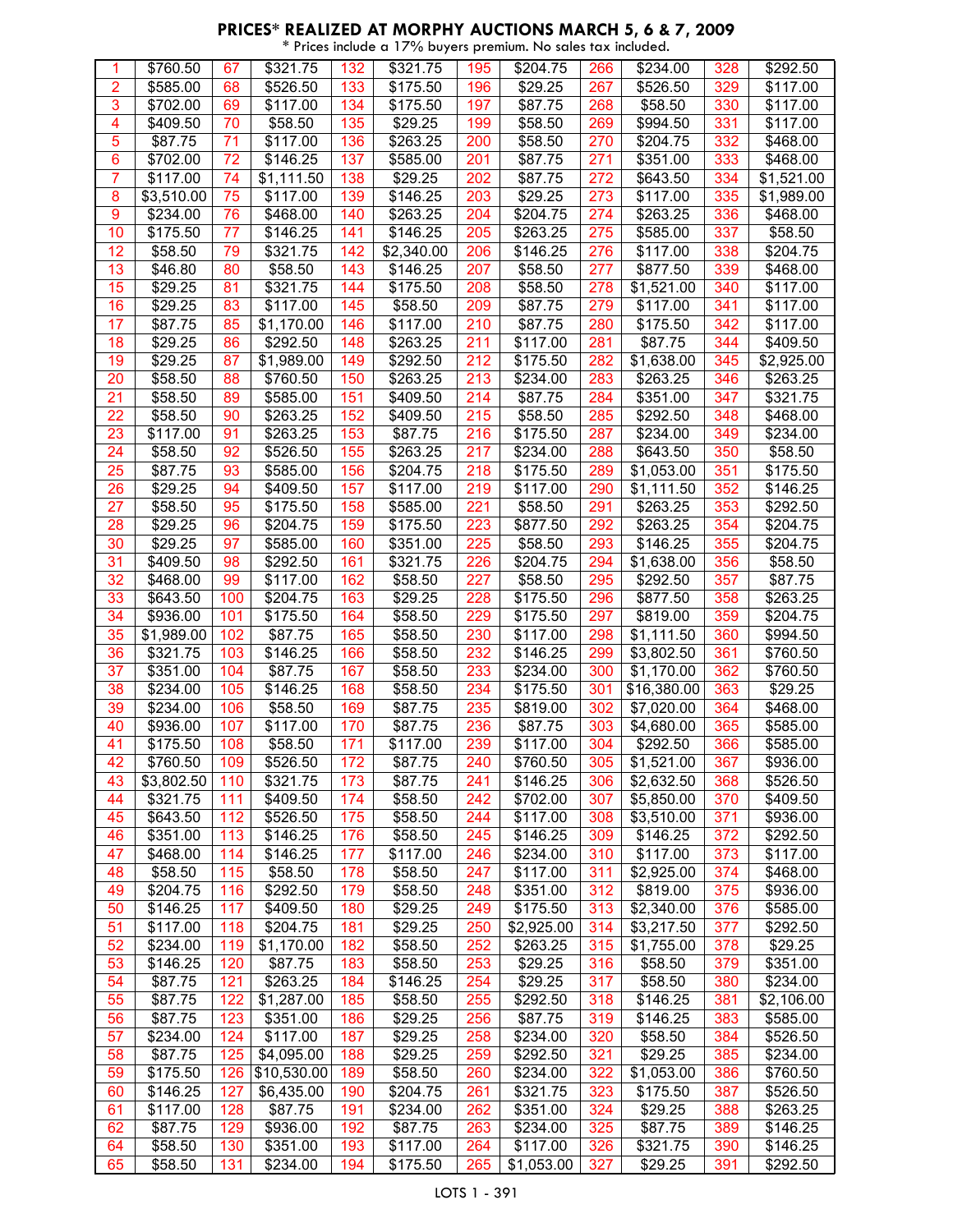#### **PRICES\* REALIZED AT MORPHY AUCTIONS MARCH 5, 6 & 7, 2009** \* Prices include a 17% buyers premium. No sales tax included.

|     | \$263.25             |     | $\sqrt{$204.75}$    |     | \$234.00             |     | \$321.75             |      |                      |      | \$526.50   |
|-----|----------------------|-----|---------------------|-----|----------------------|-----|----------------------|------|----------------------|------|------------|
| 392 |                      | 454 |                     | 516 |                      | 578 |                      | 639  | \$292.50             | 699  |            |
| 394 | \$321.75             | 455 | \$146.25            | 517 | \$58.50              | 579 | \$146.25             | 640  | \$292.50             | 700  | \$292.50   |
| 395 | \$321.75             | 456 | \$29.25             | 518 | \$263.25             | 580 | \$117.00             | 641  | \$29.25              | 701  | \$146.25   |
| 396 | \$146.25             | 457 | \$204.75            | 519 | \$292.50             | 581 | \$87.75              | 642  | \$117.00             | 702  | \$292.50   |
| 397 | \$643.50             | 458 | \$760.50            | 520 | \$87.75              | 582 | \$585.00             | 643  | \$58.50              | 703  | \$292.50   |
| 398 | $\overline{$}468.00$ | 459 | \$936.00            | 521 | \$146.25             | 583 | \$117.00             | 644  | \$146.25             | 704  | \$204.75   |
| 399 | \$409.50             | 460 | $\overline{$87.75}$ | 522 | \$87.75              | 584 | $\overline{$87.75}$  | 645  | \$117.00             | 705  | \$760.50   |
| 400 | \$29.25              | 461 | \$263.25            | 523 | \$351.00             | 585 | \$292.50             | 646  | \$87.75              | 706  | \$204.75   |
| 401 | \$87.75              | 462 | \$351.00            | 524 | \$234.00             | 586 | \$409.50             | 647  | \$351.00             | 707  | \$234.00   |
| 402 | \$321.75             | 463 | \$58.50             | 525 | \$29.25              | 587 | \$468.00             | 648  | \$117.00             | 708  | \$351.00   |
| 403 | \$146.25             | 464 | \$321.75            | 526 | \$321.75             | 588 | \$87.75              | 649  | \$234.00             | 709  | \$321.75   |
| 404 | \$146.25             | 465 | \$58.50             | 527 | \$204.75             | 589 | \$146.25             | 650  | \$585.00             | 710  | \$175.50   |
|     |                      |     |                     |     |                      |     |                      |      |                      |      |            |
| 405 | \$175.50             | 466 | \$87.75             | 528 | \$87.75              | 590 | \$643.50             | 651  | \$526.50             | 711  | \$146.25   |
| 406 | \$146.25             | 467 | \$204.75            | 529 | \$292.50             | 591 | \$351.00             | 652  | \$819.00             | 712  | \$175.50   |
| 407 | \$117.00             | 468 | \$292.50            | 530 | \$321.75             | 592 | \$468.00             | 653  | \$292.50             | 713  | \$409.50   |
| 408 | \$526.50             | 469 | \$263.25            | 531 | \$58.50              | 593 | \$175.50             | 654  | \$585.00             | 714  | \$204.75   |
| 409 | \$175.50             | 470 | \$351.00            | 532 | \$58.50              | 594 | \$292.50             | 654A | \$4,387.50           | 715  | \$175.50   |
| 410 | \$204.75             | 471 | \$117.00            | 533 | \$117.00             | 595 | \$351.00             | 654B | \$2,632.50           | 716  | \$409.50   |
| 411 | \$234.00             | 472 | \$58.50             | 535 | \$117.00             | 596 | \$468.00             | 655  | \$175.50             | 717  | \$175.50   |
| 412 | \$204.75             | 473 | \$292.50            | 536 | \$175.50             | 597 | \$58.50              | 656  | \$468.00             | 718  | \$204.75   |
| 413 | \$117.00             | 474 | \$175.50            | 537 | \$409.50             | 598 | \$468.00             | 657  | \$175.50             | 719  | \$204.75   |
| 414 | \$292.50             | 475 | \$263.25            | 538 | \$87.75              | 599 | \$292.50             | 658  | \$29.25              | 720  | \$292.50   |
| 415 | \$87.75              | 477 | \$175.50            | 539 | \$292.50             | 600 | \$468.00             | 659  | \$117.00             | 721  | \$175.50   |
| 416 | \$117.00             | 478 | \$146.25            | 540 | \$87.75              | 601 | \$175.50             | 660  | \$87.75              | 722  | \$468.00   |
| 417 | \$87.75              | 479 | \$87.75             | 541 | \$117.00             | 602 | \$321.75             | 661  | \$204.75             | 723  | \$175.50   |
| 418 | \$58.50              | 480 | \$117.00            | 542 | \$58.50              | 603 | \$351.00             | 662  | \$409.50             | 724  | \$204.75   |
| 419 | \$760.50             | 481 | \$146.25            | 543 | \$234.00             | 604 | \$58.50              | 663  | \$2,925.00           | 725  | \$409.50   |
| 420 | \$643.50             | 482 | \$87.75             | 544 | \$58.50              | 605 | \$585.00             | 664  | \$58.50              | 726  | \$175.50   |
| 421 | \$146.25             | 483 | \$146.25            | 545 | \$175.50             | 606 | \$292.50             | 665  | \$146.25             | 727  | \$321.75   |
| 422 | \$175.50             | 484 | \$117.00            | 546 | \$204.75             | 607 | \$117.00             | 667  | \$292.50             | 728  | \$760.50   |
| 423 | \$702.00             | 485 | \$117.00            | 547 | \$204.75             | 608 | \$263.25             | 668  | \$117.00             | 729  | \$409.50   |
| 424 | \$409.50             | 486 | \$351.00            | 548 | \$204.75             | 609 | \$117.00             | 669  | \$58.50              | 730  | \$936.00   |
| 425 |                      | 487 | \$351.00            |     |                      | 610 | $\overline{$}146.25$ | 671  |                      | 731  |            |
|     | \$263.25             |     |                     | 549 | \$263.25             |     |                      |      | \$526.50             |      | \$9,945.00 |
| 426 | \$87.75              | 488 | \$87.75             | 550 | \$175.50             | 611 | \$58.50              | 672  | \$1,111.50           | 732  | \$5,850.00 |
| 427 | \$146.25             | 489 | \$146.25            | 551 | $\overline{$175.50}$ | 612 | \$175.50             | 673  | \$58.50              | 733  | \$409.50   |
| 428 | \$117.00             | 490 | \$58.50             | 552 | \$234.00             | 613 | \$234.00             | 674  | \$58.50              | 734  | \$292.50   |
| 429 | \$58.50              | 491 | \$87.75             | 553 | \$146.25             | 614 | \$58.50              | 675  | \$175.50             | 735  | \$4,095.00 |
| 430 | \$175.50             | 492 | \$234.00            | 554 | \$117.00             | 615 | \$351.00             | 676  | \$58.50              | 736  | \$643.50   |
| 431 | $\overline{$}263.25$ | 493 | \$204.75            | 555 | \$292.50             | 616 | \$526.50             | 677  | \$117.00             | 737  | \$468.00   |
| 432 | \$87.75              | 494 | \$146.25            | 556 | \$409.50             | 617 | \$263.25             | 678  | \$117.00             | 738  | \$468.00   |
| 433 | \$175.50             | 495 | \$146.25            | 557 | \$936.00             | 618 | \$175.50             | 679  | $\overline{$}468.00$ | 739  | \$292.50   |
| 434 | \$292.50             | 496 | \$117.00            | 558 | \$87.75              | 619 | \$29.25              | 680  | \$351.00             | 740  | \$146.25   |
| 435 | \$321.75             | 497 | \$204.75            | 559 | \$146.25             | 620 | \$87.75              | 680A | \$117.00             | 740A | \$877.50   |
| 436 | \$351.00             | 498 | \$29.25             | 560 | \$204.75             | 621 | \$58.50              | 680B | \$351.00             | 741  | \$468.00   |
| 437 | \$58.50              | 499 | \$204.75            | 561 | \$351.00             | 622 | \$58.50              | 682  | \$2,340.00           | 742  | \$292.50   |
| 438 | \$234.00             | 500 | \$175.50            | 562 | \$468.00             | 623 | \$292.50             | 683  | $\sqrt{$292.50}$     | 743  | \$87.75    |
| 439 | \$292.50             | 501 | \$204.75            | 563 | \$351.00             | 624 | \$409.50             | 684  | \$263.25             | 744  | \$29.25    |
| 440 | \$351.00             | 502 | \$87.75             | 564 | \$292.50             | 625 | \$87.75              | 685  | \$234.00             | 745  | \$58.50    |
| 441 | \$234.00             | 503 | \$58.50             | 565 | \$234.00             | 626 | \$87.75              | 686  | \$468.00             | 746  | \$321.75   |
| 442 | \$321.75             | 504 | \$204.75            | 566 | \$409.50             | 627 | \$175.50             | 687  | \$263.25             | 747  | \$994.50   |
| 443 | \$87.75              | 505 | \$58.50             | 567 | \$321.75             | 628 | \$117.00             | 688  | \$819.00             | 748  | \$29.25    |
| 444 | \$146.25             | 506 | \$146.25            | 568 | \$351.00             | 629 | \$468.00             | 689  | \$292.50             | 749  | \$321.75   |
| 445 | \$146.25             | 507 | \$263.25            | 569 | \$409.50             | 630 | \$117.00             | 690  | \$351.00             | 750  | \$468.00   |
| 446 | \$321.75             | 508 | \$58.50             | 570 | \$4,972.50           | 631 | \$292.50             | 691  | \$468.00             | 751  | \$87.75    |
| 447 | \$204.75             | 509 | \$58.50             | 571 | \$263.25             | 632 | \$117.00             | 692  | \$58.50              | 752  | \$29.25    |
| 448 | \$263.25             | 510 | \$204.75            | 572 | \$321.75             | 633 | \$204.75             | 693  | \$468.00             | 753  | \$204.75   |
| 449 | \$175.50             | 511 | \$29.25             | 573 | \$175.50             | 634 | \$117.00             | 694  | \$263.25             | 754  |            |
|     |                      |     |                     |     |                      |     |                      |      |                      |      | \$1,053.00 |
| 450 | \$87.75              | 512 | \$175.50            | 574 | \$146.25             | 635 | \$58.50              | 695  | \$87.75              | 755  | \$1,521.00 |
| 451 | \$175.50             | 513 | \$117.00            | 575 | \$117.00             | 636 | \$234.00             | 696  | \$643.50             | 756  | \$760.50   |
| 452 | \$204.75             | 514 | \$29.25             | 576 | \$351.00             | 637 | \$175.50             | 697  | \$263.25             | 757  | \$175.50   |
| 453 | \$351.00             | 515 | \$526.50            | 577 | \$526.50             | 638 | \$263.25             | 698  | \$234.00             | 758  | \$526.50   |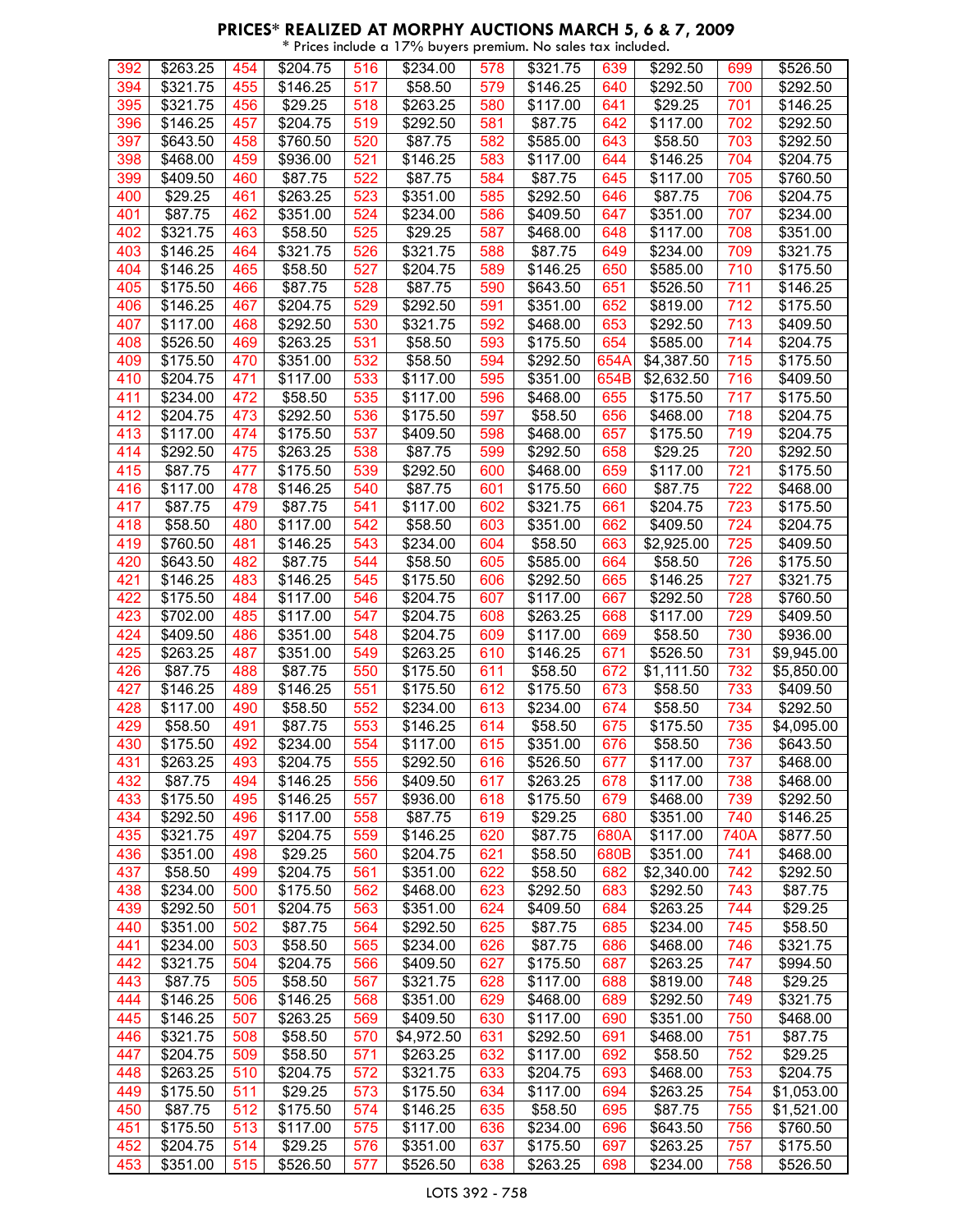|            |                      |            |                     |            | * Prices include a 17% buyers premium. No sales tax included. |              |                      |              |                      |              |                      |
|------------|----------------------|------------|---------------------|------------|---------------------------------------------------------------|--------------|----------------------|--------------|----------------------|--------------|----------------------|
| 759        | \$292.50             | 824        | \$204.75            | 908        | \$204.75                                                      | 970          | \$760.50             | 1041         | \$292.50             | 1136         | \$351.00             |
| 760        | \$351.00             | 825        | \$146.25            | 909        | \$468.00                                                      | 971          | \$526.50             | 1043         | \$351.00             | 1137         | \$994.50             |
| 761        | \$146.25             | 826        | \$146.25            | 910        | \$351.00                                                      | 972          | \$643.50             | 1044         | \$204.75             | 1138         | \$585.00             |
| 762        | \$146.25             | 827        | \$175.50            | 911        | \$175.50                                                      | 973          | \$877.50             | 1045         | \$292.50             | 1139         | \$204.75             |
| 763        | \$58.50              | 828        | \$234.00            | 912        | \$321.75                                                      | 974          | \$2,106.00           | 1046         | \$321.75             | 1140         | \$58.50              |
| 764        | \$409.50             | 829        | \$87.75             | 913        | \$351.00                                                      | 975          | \$146.25             | 1047         | \$468.00             | 1141         | \$58.50              |
| 765        | \$3,217.50           | 830        | \$29.25             | 914        | \$87.75                                                       | 976          | \$643.50             | 1048         | \$321.75             | 1142         | \$87.75              |
| 767        | \$702.00             | 831        | \$204.75            | 915        | \$234.00                                                      | 977          | \$468.00             | 1049         | \$87.75              | 1143         | \$263.25             |
| 768        | \$468.00             | 832        | \$234.00            | 916        | \$204.75                                                      | 978          | \$2,340.00           | 1050         | \$2,223.00           | 1144         | \$58.50              |
| 769        | \$263.25             | 833        | \$117.00            | 917        | \$1,638.00                                                    | 979          | \$585.00             | 1052         | \$409.50             | 1145         | \$146.25             |
| 770        | \$263.25             | 834        | \$175.50            | 919        | \$204.75                                                      | 980          | \$936.00             | 1053         | \$29.25              | 1146         | \$117.00             |
| 771        | \$351.00             | 835        | \$87.75             | 920        | \$263.25                                                      | 981          | \$292.50             | 1054         | \$87.75              | 1147         | \$146.25             |
| 772        | \$409.50             | 836        | \$292.50            | 921        | \$146.25                                                      | 982          | $\sqrt{$234.00}$     | 1055         | \$351.00             | 1148         | \$87.75              |
| 773        | \$526.50             | 837        | \$58.50             | 922        | \$117.00                                                      | 983          | $\sqrt{3}351.00$     | 1056         | \$321.75             | 1149         | \$58.50              |
| 774        | \$409.50             | 838        | \$585.00            | 923        | \$2,632.50                                                    | 986          | \$204.75             | 1057         | \$263.25             | 1150         | \$175.50             |
| 775        | \$643.50             | 839        | \$468.00            | 924        | \$234.00                                                      | 989          | \$1,287.00           | 1058         | \$1,170.00           | 1151         | \$468.00             |
| 776        | \$936.00             | 841        | \$409.50            | 925        | \$6,435.00                                                    | 990          | \$1,404.00           | 1060         | \$760.50             | 1152         | \$409.50             |
| 777        | \$351.00             | 842        | \$175.50            | 926        | \$9,945.00                                                    | 993          | \$292.50             | 1061         | \$468.00             | 1153         | \$204.75             |
| 778        | \$526.50             | 843        | \$351.00            | 927        | \$175.50                                                      | 994          | \$204.75             | 1071         | \$1,170.00           | 1154         | \$468.00             |
| 779        | \$1,170.00           | 844        | \$175.50            | 928        | \$263.25                                                      | 995          | $\overline{$}468.00$ | 1076         | \$1,404.00           | 1156         | \$204.75             |
| 780        | \$409.50             | 846        | \$263.25            | 929        | \$526.50                                                      | 996          | \$321.75             | 1085         | \$2,223.00           | 1157         | \$204.75             |
| 781        | \$526.50             | 847        | \$58.50             | 930        | \$175.50                                                      | 997          | \$117.00             | 1090         | \$1,521.00           | 1159         | \$760.50             |
| 782        | \$321.75             | 848        | \$58.50             | 931        | \$526.50                                                      | 998          | \$292.50             | 1096         | \$351.00             | 1160         | \$175.50             |
| 783        | \$526.50             | 849        | \$263.25            | 932        | \$175.50                                                      | 999          | \$146.25             | 1097         | \$760.50             | 1161         | \$468.00             |
| 784        | \$994.50             | 850        | \$29.25             | 933        | \$58.50                                                       | 1000         | \$234.00             | 1098         | \$526.50             | 1162         | \$58.50              |
| 785        | \$409.50             | 851        | \$292.50            | 934        | \$29.25                                                       | 1001         | \$292.50             | 1099         | \$58.50              | 1163         | \$146.25             |
| 786        | \$819.00             | 852        | \$87.75             | 935        | \$175.50                                                      | 1002         | \$4,095.00           | 1100         | \$29.25              | 1164         | \$409.50             |
| 787        | \$760.50             | 853        | \$234.00            | 936        | \$146.25                                                      | 1003         | \$1,638.00           | 1101         | \$29.25              | 1165         | \$117.00             |
| 788        | \$936.00             | 854        | \$117.00            | 937        | \$175.50                                                      | 1004         | \$526.50             | 1102         | \$29.25              | 1166         | \$146.25             |
| 789        | \$819.00             | 855        | \$87.75             | 938        | \$409.50                                                      | 1005         | \$146.25             | 1103         | \$87.75              | 1167         | $\overline{$}175.50$ |
| 790        | \$643.50             | 856        | \$526.50            | 939        | \$204.75                                                      | 1008         | \$5,850.00           | 1104         | \$58.50              | 1168         | \$58.50              |
| 791        | \$263.25             | 857        | \$234.00            | 940        | \$234.00                                                      | 1009         | \$292.50             | 1105         | \$58.50              | 1169         | \$87.75              |
| 792        | \$175.50             | 858        | \$117.00            | 941        | \$409.50                                                      | 1010         | \$175.50             | 1106         | \$58.50              | 1170         | \$175.50             |
| 793        | \$263.25             | 859        | \$87.75             | 942        | \$175.50                                                      | 1011         | \$4,972.50           | 1107         | \$58.50              | 1171         | \$585.00             |
| 794        | \$263.25             | 860        | \$29.25             | 943        | \$526.50                                                      | 1012         | \$146.25             | 1109         | \$58.50              | 1172         | \$146.25             |
| 795        | \$468.00             | 861        | \$29.25             | 944        | \$1,638.00                                                    | 1013         | \$292.50             | 1110         | \$585.00             | 1173         | \$117.00             |
| 796        | \$117.00             | 862        | \$117.00            | 945        | \$409.50                                                      | 1014         | \$292.50             | 1111         | \$263.25             | 1174         | \$117.00             |
| 797        | \$146.25             | 863        | \$1,638.00          | 946        | \$468.00                                                      | 1015         | \$292.50             | 1112         | \$1,638.00           | 1175         | \$175.50             |
| 798        | \$204.75             | 864        | \$29.25             | 947        | \$263.25                                                      | 1016         | \$409.50             | 1113         | \$58.50              | 1176         | \$58.50              |
| 799        | \$321.75             | 868        | \$204.75            | 948        | \$146.25                                                      | 1017         | \$87.75              | 1114         | \$29.25              | 1177         | \$58.50              |
| 801        | \$175.50             | 870        | \$2,632.50          | 949        | \$468.00                                                      | 1018         | \$409.50             | 1115         | \$58.50              | 1178         | \$58.50              |
| 802        | \$29.25              | 871        | \$760.50            | 950        | \$702.00                                                      | 1019         | \$321.75             | 1116         | \$58.50              | 1179         | \$117.00             |
| 803        | \$585.00             | 872        | \$2,106.00          | 951        | \$146.25                                                      | 1020         | \$58.50              | 1117         | \$87.75              | 1180         | \$175.50             |
| 804        | \$117.00             | 873        | \$234.00            | 952        | \$204.75                                                      | 1021         | \$117.00             | 1118         | \$204.75<br>\$204.75 | 1181         | \$117.00             |
| 806<br>807 | \$117.00             | 874<br>875 | \$585.00            | 953<br>954 | \$263.25<br>\$702.00                                          | 1022<br>1023 | \$117.00             | 1119<br>1120 |                      | 1182<br>1183 | \$175.50             |
| 808        | \$234.00<br>\$146.25 | 876        | \$468.00<br>\$87.75 | 955        | \$409.50                                                      | 1024         | \$585.00<br>\$263.25 | 1121         | \$351.00<br>\$702.00 | 1184         | \$87.75<br>\$117.00  |
| 809        | \$468.00             | 877        | \$146.25            | 956        | \$234.00                                                      | 1025         | \$321.75             | 1122         | \$1,287.00           | 1185         | \$117.00             |
| 810        | \$175.50             | 878        | \$87.75             | 957        | \$468.00                                                      | 1026         | \$819.00             | 1123         | \$2,632.50           | 1186         | \$87.75              |
| 811        | \$468.00             | 879        | \$58.50             | 958        | \$468.00                                                      | 1027         | \$497.25             | 1124         | \$936.00             | 1187         | \$87.75              |
| 812        | \$409.50             | 880        | \$58.50             | 959        | \$117.00                                                      | 1028         | \$409.50             | 1125         | \$585.00             | 1188         | \$146.25             |
| 813        | \$643.50             | 881        | \$585.00            | 960        | \$204.75                                                      | 1029         | \$1,111.50           | 1126         | \$204.75             | 1189         | \$58.50              |
| 814        | \$234.00             | 882        | \$29.25             | 961        | \$409.50                                                      | 1030         | \$409.50             | 1127         | \$468.00             | 1190         | \$58.50              |
| 815        | \$292.50             | 900        | \$146.25            | 962        | \$321.75                                                      | 1032         | \$263.25             | 1128         | \$175.50             | 1191         | \$58.50              |
| 817        | \$58.50              | 901        | \$117.00            | 963        | \$468.00                                                      | 1033         | \$87.75              | 1129         | \$58.50              | 1192         | \$29.25              |
| 818        | \$175.50             | 902        | \$585.00            | 964        | \$58.50                                                       | 1034         | \$468.00             | 1130         | \$204.75             | 1193         | \$585.00             |
| 819        | \$87.75              | 903        | \$146.25            | 965        | \$1,170.00                                                    | 1035         | \$263.25             | 1131         | \$58.50              | 1194         | \$58.50              |
| 820        | \$87.75              | 904        | \$29.25             | 966        | \$2,340.00                                                    | 1036         | \$702.00             | 1132         | \$87.75              | 1195         | \$29.25              |
| 821        | \$146.25             | 905        | \$204.75            | 967        | \$351.00                                                      | 1037         | \$877.50             | 1133         | \$526.50             | 1196         | \$58.50              |
| 822        | \$117.00             | 906        | \$292.50            | 968        | \$351.00                                                      | 1038         | \$409.50             | 1134         | \$175.50             | 1197         | \$29.25              |
| 823        | \$87.75              | 907        | \$292.50            | 969        | \$351.00                                                      | 1040         | \$87.75              | 1135         | \$204.75             | 1198         | \$58.50              |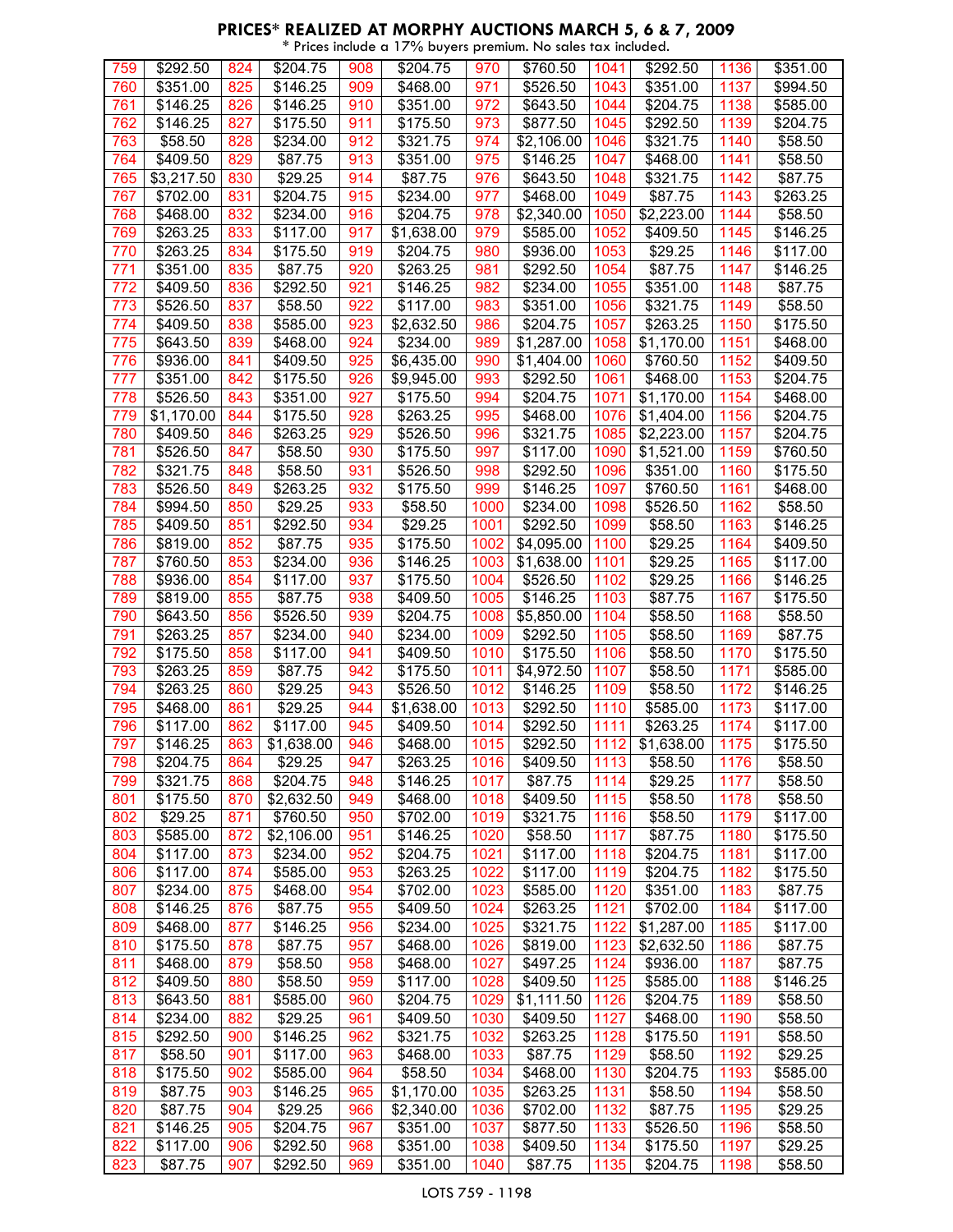#### **PRICES\* REALIZED AT MORPHY AUCTIONS MARCH 5, 6 & 7, 2009** \* Prices include a 17% buyers premium. No sales tax included.

| 1199 | \$175.50             | 1265 | \$175.50             | 1327  | \$526.50             | 1388 | \$117.00               | 1450  | \$1,053.00          | 1510  | \$2,925.00          |
|------|----------------------|------|----------------------|-------|----------------------|------|------------------------|-------|---------------------|-------|---------------------|
| 1200 | \$175.50             | 1266 | \$117.00             | 1328  | \$234.00             | 1389 | \$468.00               | 1451  | \$1,170.00          | 1511  | \$1,170.00          |
| 1201 | \$204.75             | 1267 | \$204.75             | 1329  | \$1,053.00           | 1390 | \$204.75               | 1452  | \$87.75             | 1512  | \$702.00            |
| 1202 | \$117.00             | 1268 | \$58.50              | 1330  | \$263.25             | 1391 | \$117.00               | 1453  | \$526.50            | 1513  | \$1,755.00          |
| 1203 | \$234.00             | 1269 | \$585.00             | 1331  | \$26,910.00          | 1392 | \$526.50               | 1454  | \$175.50            | 1514  | \$585.00            |
| 1204 | \$175.50             | 1270 | \$204.75             | 1332  | \$643.50             | 1393 | \$87.75                | 1455  | \$234.00            | 1515  | \$468.00            |
| 1205 | \$175.50             | 1271 | \$175.50             | 1333  | \$117.00             | 1394 | \$2,340.00             | 1456  | \$263.25            | 1516  | \$526.50            |
| 1206 | \$175.50             | 1273 | \$351.00             | 1334  | \$175.50             | 1395 | \$819.00               | 1457  | \$321.75            | 1517  | \$877.50            |
| 1207 | \$204.75             | 1274 | \$117.00             | 1335  | \$702.00             | 1396 | \$204.75               | 1458  | \$994.50            | 1518  | \$468.00            |
| 1208 | \$204.75             | 1275 | \$819.00             | 1336  | \$351.00             | 1397 | \$409.50               | 1459  | \$994.50            | 1519  | \$204.75            |
|      | \$117.00             |      |                      |       |                      |      |                        |       |                     |       | \$585.00            |
| 1209 |                      | 1276 | \$204.75             | 1337  | \$2,632.50           | 1398 | \$87.75                | 1460  | \$1,521.00          | 1520  |                     |
| 1210 | \$351.00             | 1277 | \$175.50             | 1338  | \$2,632.50           | 1399 | \$819.00               | 1461  | \$1,872.00          | 1521  | \$643.50            |
| 1211 | $\overline{$}234.00$ | 1278 | \$263.25             | 1339  | \$2,925.00           | 1400 | \$351.00               | 1461A | \$1,053.00          | 1522  | \$204.75            |
| 1212 | \$321.75             | 1279 | \$585.00             | 1340  | \$321.75             | 1401 | \$204.75               | 1462  | \$146.25            | 1523  | \$351.00            |
| 1213 | \$146.25             | 1280 | \$292.50             | 1341  | \$321.75             | 1402 | \$204.75               | 1463  | \$117.00            | 1524  | \$409.50            |
| 1215 | \$117.00             | 1281 | \$58.50              | 1342  | \$351.00             | 1403 | \$234.00               | 1464  | \$819.00            | 1525  | \$175.50            |
| 1216 | \$234.00             | 1282 | \$117.00             | 1343  | $\overline{$}204.75$ | 1404 | \$468.00               | 1465  | \$819.00            | 1526  | \$702.00            |
| 1217 | \$87.75              | 1283 | \$146.25             | 1344  | \$204.75             | 1405 | \$321.75               | 1466  | \$819.00            | 1527  | \$702.00            |
| 1219 | \$29.25              | 1284 | $\sqrt{2}$ 34.00     | 1345  | \$175.50             | 1406 | \$117.00               | 1467  | \$321.75            | 1528  | \$1,872.00          |
| 1220 | \$87.75              | 1285 | \$29.25              | 1346  | \$643.50             | 1407 | \$146.25               | 1468  | \$2,632.50          | 1529  | \$234.00            |
| 1221 | \$175.50             | 1286 | \$87.75              | 1346A | \$643.50             | 1408 | \$58.50                | 1469  | \$643.50            | 1530  | \$1,872.00          |
| 1223 | \$87.75              | 1287 | \$175.50             | 1347  | $\frac{1}{3}351.00$  | 1409 | \$87.75                | 1470  | \$994.50            | 1531  | \$409.50            |
| 1225 | \$117.00             | 1288 | \$204.75             | 1348  | \$409.50             | 1410 | \$351.00               | 1471  | \$819.00            | 1532  | $\frac{1}{8}819.00$ |
| 1226 | \$87.75              | 1289 | \$204.75             | 1349  | \$175.50             | 1411 | \$58.50                | 1472  | \$204.75            | 1533  | \$468.00            |
| 1227 | \$29.25              | 1290 | \$204.75             | 1350  | \$351.00             | 1412 | \$351.00               | 1473  | 3321.75             | 1534  | \$1,111.50          |
| 1228 | \$87.75              | 1291 | \$321.75             | 1351  | \$351.00             | 1413 | \$204.75               | 1474  | \$292.50            | 1535  | \$2,632.50          |
| 1229 | \$58.50              | 1292 | \$175.50             | 1352  | \$234.00             | 1415 | \$58.50                | 1475  | \$585.00            | 1536  | \$702.00            |
| 1230 | \$409.50             | 1293 | \$409.50             | 1354  | \$146.25             | 1416 | \$702.00               | 1476  | \$146.25            | 1537  | \$1,521.00          |
| 1231 | $\overline{$}234.00$ | 1294 | $\overline{$}234.00$ | 1355  | $\sqrt{$234.00}$     |      | \$292.50               |       |                     | 1538  | \$2,223.00          |
|      |                      |      |                      |       |                      | 1417 |                        | 1477  | \$643.50            |       |                     |
| 1232 | \$175.50             | 1295 | \$175.50             | 1356  | \$409.50             | 1418 | \$468.00               | 1478  | \$87.75             | 1539  | \$409.50            |
| 1233 | \$117.00             | 1296 | \$234.00             | 1357  | \$321.75             | 1419 | \$936.00               | 1479  | \$117.00            | 1540  | \$2,223.00          |
| 1234 | \$117.00             | 1297 | \$292.50             | 1358  | \$263.25             | 1420 | \$234.00               | 1480  | \$58.50             | 1541  | \$877.50            |
| 1235 | \$585.00             | 1298 | \$468.00             | 1359  | \$409.50             | 1421 | \$87.75                | 1481  | \$994.50            | 1542  | \$877.50            |
| 1236 | \$263.25             | 1299 | \$263.25             | 1360  | \$234.00             | 1422 | \$234.00               | 1482  | \$936.00            | 1543  | \$760.50            |
| 1237 | \$526.50             | 1300 | \$29.25              | 1361  | \$936.00             | 1423 | \$351.00               | 1483  | \$994.50            | 1544  | \$1,170.00          |
| 1238 | \$263.25             | 1301 | \$643.50             | 1362  | \$702.00             | 1424 | \$146.25               | 1484  | $\frac{1}{2}702.00$ | 1545  | \$819.00            |
| 1239 | \$292.50             | 1302 | \$292.50             | 1363  | \$204.75             | 1425 | \$321.75               | 1485  | \$702.00            | 1546  | \$994.50            |
| 1240 | \$292.50             | 1303 | \$263.25             | 1364  | \$146.25             | 1426 | \$117.00               | 1486  | \$321.75            | 1547  | \$877.50            |
| 1241 | \$468.00             | 1304 | \$321.75             | 1365  | \$117.00             | 1427 | \$234.00               | 1487  | \$351.00            | 1548  | \$1,287.00          |
| 1242 | \$321.75             | 1305 | \$117.00             | 1366  | \$87.75              | 1428 | \$351.00               | 1488  | \$234.00            | 1549  | \$526.50            |
| 1243 | \$526.50             | 1306 | \$175.50             | 1367  | \$87.75              | 1429 | \$29.25                | 1489  | \$175.50            | 1550  | \$877.50            |
| 1244 | \$409.50             | 1307 | \$117.00             | 1368  | \$146.25             | 1430 | \$29.25                | 1490  | \$351.00            | 1551  | \$468.00            |
| 1245 | \$263.25             | 1308 | \$292.50             | 1369  | \$175.50             | 1431 | \$292.50               | 1491  | \$351.00            | 1552  | \$1,053.00          |
| 1246 | \$321.75             | 1309 | \$468.00             | 1370  | \$146.25             | 1432 | \$87.75                | 1492  | \$585.00            | 1553  | \$321.75            |
| 1247 | \$351.00             | 1310 | \$351.00             | 1371  | \$87.75              | 1433 | \$146.25               | 1493  | \$321.75            | 1554  | \$2,632.50          |
| 1248 | \$526.50             | 1311 | \$175.50             | 1372  | \$29.25              | 1434 | \$760.50               | 1494  | \$409.50            | 1555  | \$760.50            |
| 1249 | \$819.00             | 1312 | \$351.00             | 1373  | \$351.00             | 1435 | \$1,053.00             | 1495  | \$468.00            | 1555A | \$1,521.00          |
| 1250 | \$351.00             | 1313 | \$234.00             | 1374  | \$263.25             | 1436 | $\overline{$}1,521.00$ | 1496  | \$643.50            | 1556  | \$1,053.00          |
| 1251 | \$58.50              | 1314 | \$468.00             | 1375  | \$1,053.00           | 1437 | \$2,632.50             | 1497  | \$760.50            | 1557  | \$702.00            |
| 1252 | \$87.75              | 1315 | \$409.50             | 1376  | \$1,111.50           | 1438 | \$585.00               | 1498  | \$643.50            | 1558  | \$819.00            |
|      | \$292.50             | 1316 |                      | 1377  |                      |      |                        | 1499  |                     | 1559  |                     |
| 1253 |                      |      | \$175.50             |       | \$1,989.00           | 1439 | \$585.00               |       | \$702.00            |       | \$877.50            |
| 1254 | \$1,053.00           | 1317 | \$526.50             | 1378  | \$3,510.00           | 1440 | \$175.50               | 1500  | \$760.50            | 1560  | \$643.50            |
| 1255 | \$58.50              | 1318 | \$409.50             | 1379  | \$6,435.00           | 1441 | \$204.75               | 1501  | \$1,287.00          | 1561  | \$3,217.50          |
| 1256 | \$29.25              | 1319 | \$643.50             | 1380  | \$526.50             | 1442 | \$351.00               | 1502  | \$585.00            | 1561A | \$1,170.00          |
| 1257 | \$58.50              | 1320 | \$643.50             | 1381  | \$117.00             | 1443 | \$468.00               | 1503  | \$1,170.00          | 1562  | \$702.00            |
| 1258 | \$351.00             | 1321 | \$585.00             | 1382  | \$526.50             | 1444 | \$409.50               | 1504  | \$877.50            | 1563  | \$643.50            |
| 1259 | \$87.75              | 1322 | \$117.00             | 1383  | \$175.50             | 1445 | \$409.50               | 1505  | \$585.00            | 1564  | \$351.00            |
| 1261 | \$468.00             | 1323 | \$585.00             | 1384  | \$585.00             | 1446 | \$292.50               | 1506  | \$409.50            | 1565  | \$936.00            |
| 1262 | \$204.75             | 1324 | \$351.00             | 1385  | \$526.50             | 1447 | \$468.00               | 1507  | \$643.50            | 1566  | \$1,287.00          |
| 1263 | \$936.00             | 1325 | \$234.00             | 1386  | \$526.50             | 1448 | \$936.00               | 1508  | \$292.50            | 1567  | \$1,053.00          |
| 1264 | \$585.00             | 1326 | \$292.50             | 1387  | \$204.75             | 1449 | \$877.50               | 1509  | \$2,106.00          | 1568  | \$994.50            |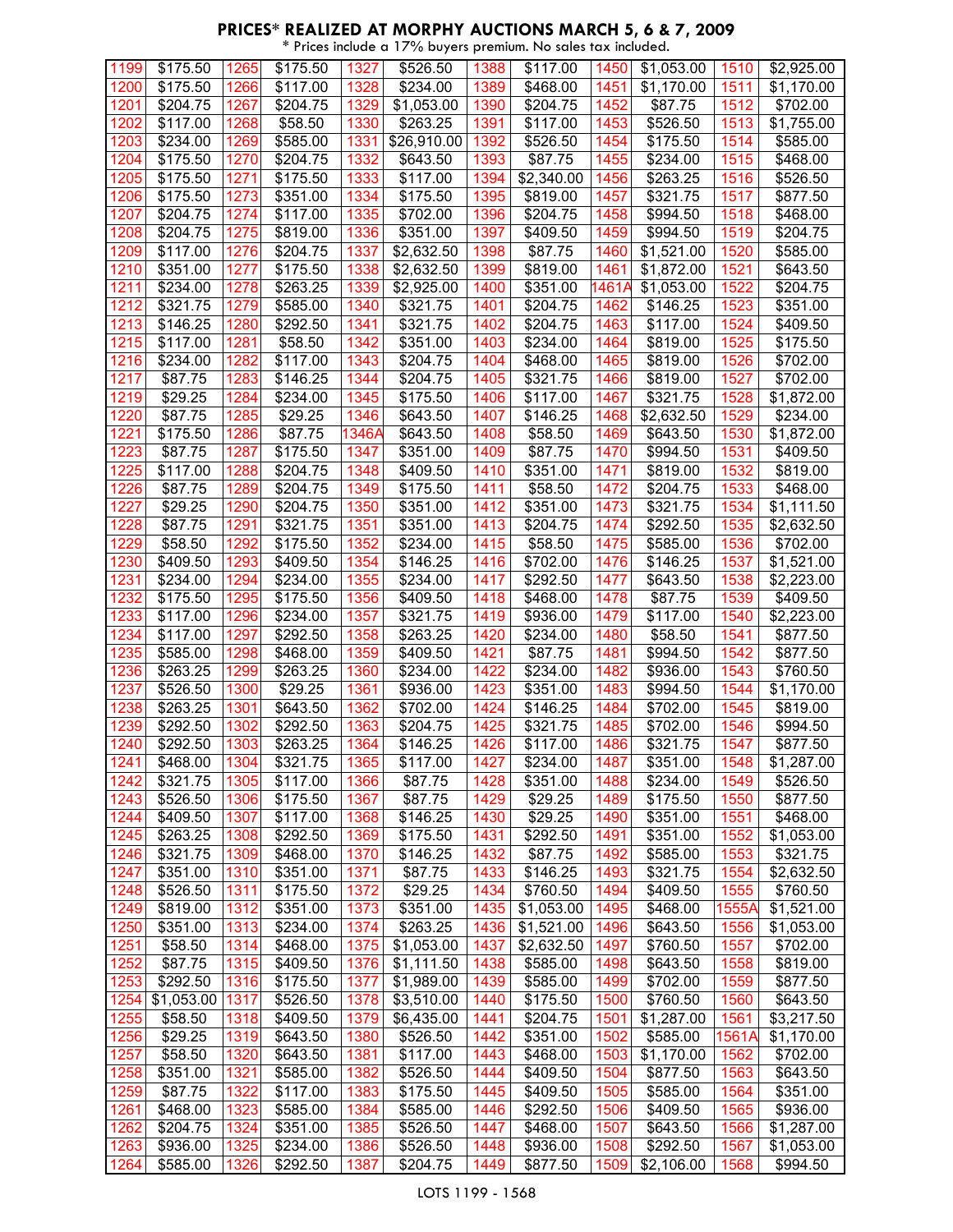| 1569 | \$585.00             | 1644 | \$468.00             | 1721 | \$936.00             | 1787  | \$351.00               | 1851 | \$6,435.00                        | 1916  | \$12,285.00      |
|------|----------------------|------|----------------------|------|----------------------|-------|------------------------|------|-----------------------------------|-------|------------------|
| 1570 | \$643.50             | 1645 | \$117.00             | 1722 | \$526.50             | 1788  | \$351.00               | 1852 | \$2,925.00                        | 1918  | \$175.50         |
| 1571 | $\sqrt{$}994.50$     | 1646 | \$409.50             | 1725 | \$3,510.00           | 1789  | $\overline{$}468.00$   | 1853 | \$2,223.00                        | 1919  | \$29.25          |
| 1572 | \$877.50             | 1647 | \$204.75             | 1726 | \$409.50             | 1790  | \$1,053.00             | 1854 | \$2,632.50                        | 1920  | \$204.75         |
| 1573 | \$1,638.00           | 1648 | \$263.25             | 1727 | \$409.50             | 1791  | \$1,404.00             | 1855 | \$12,285.00                       | 1921  | \$351.00         |
| 1574 | \$702.00             | 1649 | \$585.00             | 1728 | \$643.50             | 1791A | \$1,053.00             | 1856 | \$1,287.00                        | 1922  | \$526.50         |
| 1575 | $\overline{$}292.50$ | 1650 | $\overline{$}146.25$ | 1730 | \$351.00             | 1792  | \$409.50               | 1857 | \$2,925.00                        | 1923  | \$643.50         |
|      |                      |      |                      |      |                      |       |                        |      |                                   |       |                  |
| 1576 | \$643.50             | 1651 | \$175.50             | 1731 | \$643.50             | 1793  | \$175.50               | 1858 | \$11,115.00                       | 1924  | \$146.25         |
| 1577 | \$877.50             | 1652 | \$263.25             | 1732 | \$351.00             | 1794  | $\overline{$}175.50$   | 1859 | \$2,925.00                        | 1925  | \$175.50         |
| 1578 | \$468.00             | 1653 | \$175.50             | 1733 | \$468.00             | 1795  | \$409.50               | 1860 | \$4,680.00                        | 1927  | \$29.25          |
| 1579 | \$936.00             | 1654 | \$175.50             | 1735 | \$204.75             | 1796  | \$263.25               | 1861 | \$7,020.00                        | 1929  | \$58.50          |
| 1580 | \$292.50             | 1655 | \$292.50             | 1736 | \$117.00             | 1797  | \$936.00               | 1862 | \$2,340.00                        | 1930  | \$936.00         |
| 1581 | $\frac{1}{2}702.00$  | 1656 | \$263.25             | 1737 | \$175.50             | 1798  | \$468.00               | 1863 | \$292.50                          | 1931  | \$468.00         |
| 1582 | \$409.50             | 1657 | \$409.50             | 1738 | \$2,632.50           | 1799  | $\overline{$}585.00$   | 1864 | \$1,170.00                        | 1933  | \$87.75          |
| 1583 | \$643.50             | 1658 | \$526.50             | 1739 | \$146.25             | 1800  | \$29.25                | 1865 | \$321.75                          | 1934  | \$585.00         |
| 1584 | \$1,053.00           | 1659 | $\overline{$}351.00$ | 1740 | \$204.75             | 1801  | \$204.75               | 1866 | \$58.50                           | 1934A | \$1,989.00       |
| 1585 | \$760.50             | 1660 | \$321.75             | 1741 | \$204.75             | 1802  | \$58.50                | 1867 | \$175.50                          | 1935  | \$1,521.00       |
|      |                      |      |                      |      |                      |       |                        |      |                                   |       |                  |
| 1600 | \$468.00             | 1661 | \$877.50             | 1742 | \$877.50             | 1803  | \$263.25               | 1868 | \$204.75                          | 1936  | \$263.25         |
| 1601 | \$175.50             | 1662 | \$585.00             | 1743 | \$526.50             | 1804  | \$468.00               | 1869 | \$58.50                           | 1937  | \$1,521.00       |
| 1602 | \$468.00             | 1663 | \$6,435.00           | 1744 | \$643.50             | 1805  | \$263.25               | 1871 | \$468.00                          | 1938A | \$1,053.00       |
| 1603 | \$234.00             | 1664 | \$5,265.00           | 1745 | \$585.00             | 1806  | \$526.50               | 1872 | \$146.25                          | 1939  | \$380.25         |
| 1604 | \$292.50             | 1665 | \$819.00             | 1746 | \$702.00             | 1807  | $\overline{$}146.25$   | 1873 | \$234.00                          | 1940  | \$175.50         |
| 1605 | $\overline{$}204.75$ | 1666 | $\overline{$}321.75$ | 1747 | \$2,632.50           | 1808  | $\overline{$}234.00$   | 1874 | \$117.00                          | 1942  | \$1,404.00       |
| 1606 | \$175.50             | 1667 | \$234.00             | 1748 | \$1,053.00           | 1809  | \$234.00               | 1877 | \$468.00                          | 1944  | \$4,972.50       |
| 1607 | \$1,053.00           | 1668 | \$263.25             | 1749 | \$819.00             | 1810  | \$877.50               | 1878 | \$175.50                          | 1946  | \$204.75         |
| 1608 | \$263.25             | 1669 | \$146.25             | 1750 | \$1,053.00           | 1811  | \$877.50               | 1879 | \$409.50                          | 1949  | $\sqrt{2}$ 34.00 |
| 1609 | \$351.00             | 1670 | \$204.75             | 1751 | \$409.50             | 1812  | \$1,872.00             | 1880 | \$1,053.00                        | 1950  | \$1,755.00       |
| 1610 | \$351.00             | 1671 | \$321.75             | 1752 | \$351.00             | 1813  | \$468.00               | 1881 | \$468.00                          | 1951  | \$351.00         |
| 1611 | \$234.00             | 1672 | \$204.75             | 1753 | \$468.00             | 1814  | \$234.00               | 1882 | \$234.00                          | 1952  | \$526.50         |
|      |                      |      |                      |      |                      |       |                        |      |                                   |       |                  |
| 1612 | \$204.75             | 1673 | \$175.50             | 1754 | \$468.00             | 1815  | $\overline{$}292.50$   | 1883 | \$234.00                          | 1954  | \$87.75          |
| 1613 | \$175.50             | 1674 | \$263.25             | 1755 | \$994.50             | 1816  | \$702.00               | 1884 | \$2,106.00                        | 1956  | \$204.75         |
| 1614 | \$87.75              | 1675 | \$175.50             | 1757 | $\overline{$}204.75$ | 1817  | \$936.00               | 1885 | \$117.00                          | 1957  | \$204.75         |
| 1615 | \$351.00             | 1676 | \$175.50             | 1758 | \$175.50             | 1818  | \$263.25               | 1886 | \$877.50                          | 1958  | \$204.75         |
| 1616 | \$204.75             | 1677 | \$263.25             | 1759 | \$643.50             | 1819  | \$1,053.00             | 1887 | \$760.50                          | 1960  | \$146.25         |
| 1617 | \$321.75             | 1678 | \$292.50             | 1760 | \$1,404.00           | 1820  | \$146.25               | 1889 | \$204.75                          | 1961  | \$87.75          |
| 1618 | \$204.75             | 1679 | \$409.50             | 1761 | \$9,945.00           | 1821  | \$321.75               | 1890 | \$409.50                          | 1962  | \$146.25         |
| 1619 | \$146.25             | 1680 | \$87.75              | 1762 | \$468.00             | 1822  | \$292.50               | 1891 | \$819.00                          | 1963  | \$351.00         |
| 1620 | \$175.50             | 1681 | \$146.25             | 1763 | \$1,404.00           | 1823  | \$204.75               | 1892 | \$234.00                          | 1964  | \$263.25         |
| 1621 | \$292.50             | 1682 | \$234.00             | 1764 | \$87.75              | 1824  | \$585.00               | 1893 | \$234.00                          | 1966  | \$87.75          |
| 1622 | \$351.00             | 1683 | \$263.25             | 1765 | \$292.50             | 1825  | \$468.00               | 1894 | \$87.75                           | 1967  | \$351.00         |
| 1623 | \$292.50             | 1684 | \$87.75              | 1766 | \$1,638.00           | 1826  | \$526.50               | 1895 | \$234.00                          | 1968  | \$234.00         |
|      | \$321.75             |      |                      |      |                      |       |                        |      |                                   |       |                  |
| 1624 |                      | 1685 | \$263.25             | 1767 | \$175.50             | 1827  | \$292.50               | 1896 | \$1,404.00                        | 1969  | \$234.00         |
| 1625 | \$468.00             | 1686 | \$234.00             | 1768 | \$819.00             | 1828  | \$175.50               | 1897 | \$2,925.00                        | 1970  | \$702.00         |
| 1626 | \$292.50             | 1687 | \$175.50             | 1769 | \$292.50             | 1829  | \$760.50               | 1898 | \$3,217.50                        | 1970A | \$2,340.00       |
| 1627 | \$117.00             | 1688 | \$146.25             | 1770 | \$702.00             | 1830  | \$702.00               | 1899 | \$6,435.00                        | 1972  | \$321.75         |
| 1628 | \$175.50             | 1689 | \$468.00             | 1771 | \$321.75             | 1831  | \$585.00               | 1900 | \$5,850.00                        | 1973  | \$204.75         |
| 1629 | \$234.00             | 1690 | \$1,170.00           | 1772 | \$263.25             | 1832  | \$936.00               | 1901 | \$4,680.00                        | 1975  | \$321.75         |
| 1630 | \$263.25             | 1691 | \$146.25             | 1773 | \$234.00             | 1833  | \$1,638.00             | 1902 | \$8,190.00                        | 1976  | \$760.50         |
| 1631 | \$204.75             | 1693 | \$2,106.00           | 1774 | \$994.50             | 1834  | \$4,387.50             | 1903 | \$4,387.50                        | 1977  | \$29.25          |
| 1632 | \$175.50             | 1695 | \$877.50             | 1775 | \$175.50             | 1836  | \$409.50               | 1904 | \$3,217.50                        | 1978  | \$351.00         |
| 1633 | \$204.75             | 1697 | \$3,217.50           | 1776 | \$263.25             | 1837  | \$877.50               | 1905 | \$3,510.00                        | 1979  | \$146.25         |
| 1634 | \$87.75              | 1698 | \$5,850.00           | 1777 | \$351.00             | 1838  | \$585.00               | 1906 | \$351.00                          | 1979A | \$994.50         |
| 1635 | \$175.50             | 1701 | \$1,872.00           | 1778 | \$409.50             | 1840  | \$2,223.00             | 1907 | \$10,530.00                       | 1980  | \$409.50         |
| 1636 | \$87.75              | 1703 | \$643.50             | 1779 | \$292.50             | 1842  | \$2,340.00             | 1908 | \$2,223.00                        | 1982A | \$292.50         |
|      |                      |      |                      |      |                      |       |                        |      |                                   |       |                  |
| 1637 | \$263.25             | 1705 | \$702.00             | 1780 | \$175.50             | 1843  | \$702.00               | 1909 | \$5,265.00                        | 1983  | \$1,287.00       |
| 1638 | \$292.50             | 1708 | \$351.00             | 1781 | \$936.00             | 1845  | \$3,217.50             | 1910 | \$5,850.00                        | 1984  | \$2,340.00       |
| 1639 | \$146.25             | 1712 | \$4,680.00           | 1782 | $\sqrt{$351.00}$     | 1846  | \$2,925.00             | 1911 | \$4,680.00                        | 1986  | \$585.00         |
| 1640 | \$263.25             | 1713 | \$585.00             | 1783 | \$263.25             | 1847  | \$2,340.00             | 1912 | \$32,760.00                       | 1987  | \$321.75         |
| 1641 | \$321.75             | 1715 | \$1,872.00           | 1784 | \$351.00             | 1848  | \$8,775.00             | 1913 | \$12,285.00                       | 1988  | \$321.75         |
| 1642 | \$409.50             | 1718 | \$409.50             | 1785 | \$468.00             |       |                        |      | 1849 \$17,550.00 1914 \$14,040.00 | 1989  | \$321.75         |
| 1643 | \$526.50             | 1720 | \$468.00             | 1786 | \$468.00             | 1850  | $\overline{$}5,850.00$ | 1915 | \$9,360.00                        | 1990  | \$1,287.00       |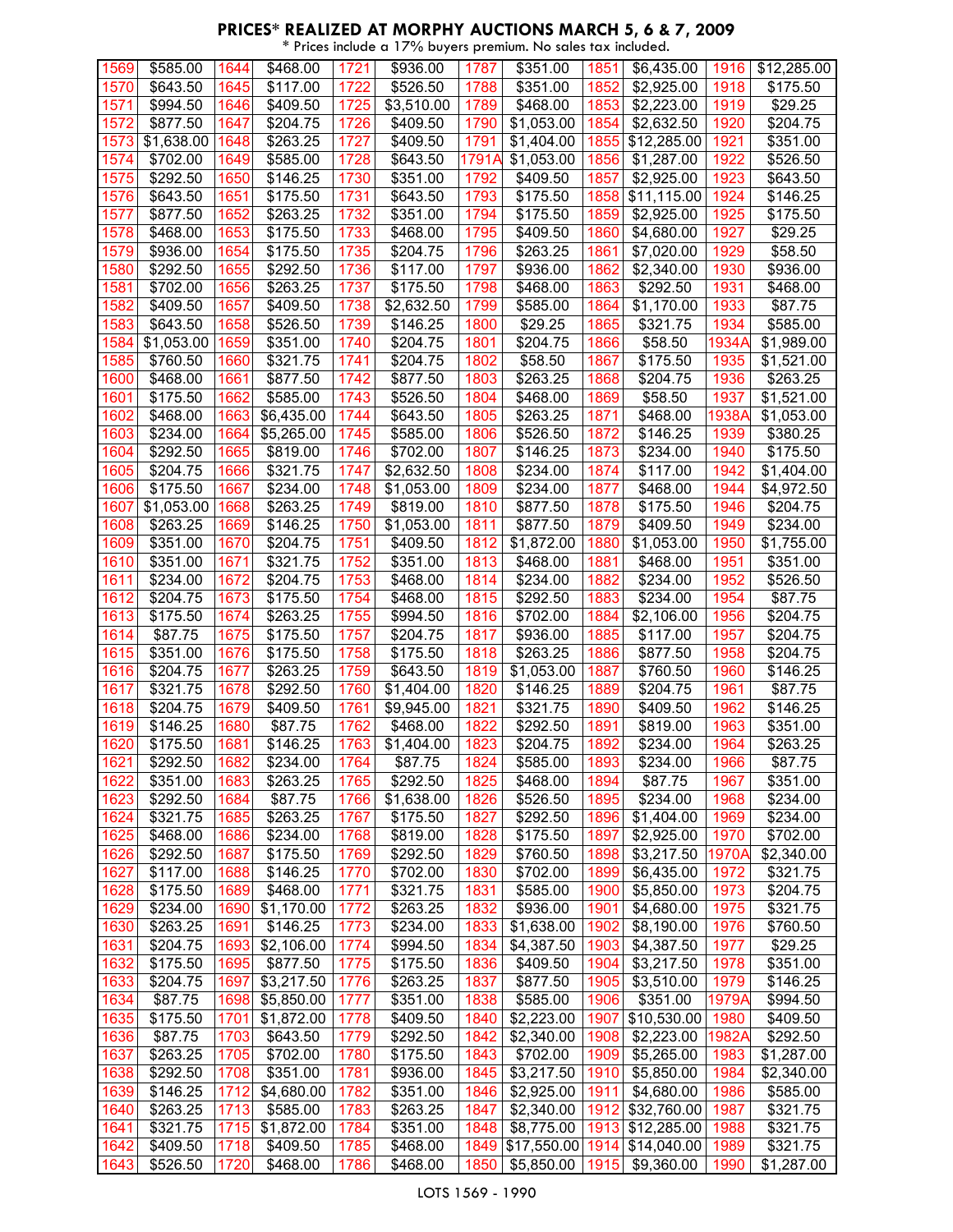|  | * Prices include a 17% buyers premium. No sales tax included. |
|--|---------------------------------------------------------------|

| 1991 | \$409.50             | 2054  | $\sqrt{3}409.50$     | 2120 | \$468.00   | 2181  | \$234.00             | 2241 | \$146.25   | 2302 | \$321.75         |
|------|----------------------|-------|----------------------|------|------------|-------|----------------------|------|------------|------|------------------|
| 1992 | \$526.50             | 2055  | \$409.50             | 2121 | \$1,404.00 | 2182  | \$468.00             | 2242 | \$2,223.00 | 2303 | \$1,638.00       |
| 1993 | \$1,170.00           | 2056  | 3292.50              | 2122 | \$468.00   | 2183  | \$409.50             | 2243 | \$994.50   | 2304 | \$87.75          |
| 1994 | \$409.50             | 2057  | \$760.50             | 2123 | \$292.50   | 2184  | \$321.75             | 2244 | \$819.00   | 2305 | \$321.75         |
| 1995 | \$351.00             | 2058  | \$585.00             | 2124 | \$585.00   | 2185  | \$263.25             | 2245 | \$1,638.00 | 2306 | \$175.50         |
| 1996 | \$321.75             | 2059  | \$175.50             | 2125 | \$351.00   | 2186  | \$468.00             | 2246 | \$526.50   | 2307 | \$409.50         |
| 1997 | \$1,755.00           | 2060  | \$585.00             | 2126 | \$760.50   | 2187  | \$409.50             | 2247 | \$702.00   | 2308 | \$936.00         |
| 1998 | \$468.00             | 2061  | \$409.50             | 2127 | \$204.75   | 2188  | \$204.75             | 2248 | \$643.50   | 2309 | \$760.50         |
| 1999 | $\overline{$234.00}$ | 2062  | \$643.50             | 2128 | \$409.50   | 2189  | \$175.50             | 2249 | \$263.25   | 2310 | \$643.50         |
| 2000 | \$409.50             | 2063  | \$2,632.50           | 2129 | \$263.25   | 2190  | \$204.75             | 2250 | \$819.00   | 2311 | \$409.50         |
| 2001 | \$1,287.00           | 2065  | \$994.50             | 2130 | \$263.25   | 2191  | \$526.50             | 2251 | \$204.75   | 2312 | \$234.00         |
| 2002 | \$468.00             | 2067  | \$2,925.00           | 2131 | \$702.00   | 2192  | \$234.00             | 2252 | \$29.25    | 2313 | \$292.50         |
| 2003 | \$877.50             | 2068  | \$4,095.00           | 2132 | \$292.50   | 2193  | $\overline{$}117.00$ | 2253 | \$146.25   | 2314 | \$585.00         |
| 2004 | \$526.50             | 2069  | \$3,217.50           | 2133 | \$702.00   | 2194  | $\overline{$87.75}$  | 2254 | \$643.50   | 2315 | \$351.00         |
| 2005 | \$292.50             | 2070  | \$4,680.00           | 2134 | \$702.00   | 2195  | \$263.25             | 2255 | \$204.75   | 2316 | \$409.50         |
| 2006 | \$702.00             | 2071  | \$3,510.00           | 2135 | \$643.50   | 2196  | \$292.50             | 2256 | \$819.00   | 2317 | \$409.50         |
| 2007 | \$468.00             | 2073  | \$5,265.00           | 2136 | \$409.50   | 2197  | \$204.75             | 2257 | \$204.75   | 2318 | \$585.00         |
| 2008 | \$760.50             | 2076  | \$9,945.00           | 2137 | \$292.50   | 2198  | \$175.50             | 2258 | \$29.25    | 2319 | \$351.00         |
| 2009 | \$409.50             | 2077  | \$4,387.50           | 2138 | \$292.50   | 2199  | \$263.25             | 2259 | \$409.50   | 2320 | \$468.00         |
| 2010 | \$585.00             | 2078  | \$2,340.00           | 2139 | \$146.25   | 2200  | \$234.00             | 2260 | \$526.50   | 2321 | \$1,404.00       |
| 2011 | \$1,053.00           | 2079  | \$1,989.00           | 2140 | \$351.00   | 2200A | \$702.00             | 2261 | \$87.75    | 2322 | \$585.00         |
| 2012 | \$643.50             | 2080  | \$2,925.00           | 2141 | \$351.00   | 2201  | \$4,387.50           | 2262 | \$263.25   | 2323 | \$1,111.50       |
| 2014 | \$409.50             | 2081  | \$2,632.50           | 2142 | \$585.00   | 2202  | \$936.00             | 2263 | \$468.00   | 2324 | \$2,632.50       |
| 2015 | \$1,638.00           | 2082  | \$1,989.00           | 2143 | \$643.50   | 2203  | \$175.50             | 2264 | \$58.50    | 2325 | \$702.00         |
| 2016 | \$409.50             | 2082A | \$5,850.00           | 2144 | \$409.50   | 2204  | \$263.25             | 2265 | \$321.75   | 2326 | \$585.00         |
| 2017 | \$585.00             | 2084  | \$585.00             | 2145 | \$468.00   | 2205  | \$1,872.00           | 2266 | \$175.50   | 2327 | \$1,755.00       |
| 2018 | \$409.50             | 2085  | \$1,170.00           | 2146 | \$146.25   | 2206  | \$2,632.50           | 2267 | \$292.50   | 2328 | \$643.50         |
| 2019 | \$409.50             | 2086  | \$1,170.00           | 2147 | \$175.50   | 2207  | \$292.50             | 2268 | \$175.50   | 2329 | \$643.50         |
| 2020 | \$409.50             | 2087  | \$3,217.50           | 2148 | \$468.00   | 2208  | \$877.50             | 2269 | \$409.50   | 2330 | \$292.50         |
| 2021 | \$117.00             | 2088  | \$1,287.00           | 2149 | \$526.50   | 2209  | \$263.25             | 2270 | \$29.25    | 2331 | \$87.75          |
| 2022 | \$351.00             | 2089  | \$1,521.00           | 2150 | \$351.00   | 2210  | \$526.50             | 2271 | \$234.00   | 2332 | \$204.75         |
| 2023 | \$526.50             | 2090  | \$3,217.50           | 2151 | \$643.50   | 2211  | \$409.50             | 2272 | \$877.50   | 2333 | \$204.75         |
| 2024 | \$468.00             | 2091  | \$1,170.00           | 2152 | \$468.00   | 2212  | \$936.00             | 2273 | \$760.50   | 2334 | $\sqrt{3}351.00$ |
| 2025 | \$877.50             | 2092  | \$702.00             | 2153 | \$1,053.00 | 2213  | \$760.50             | 2274 | \$29.25    | 2335 | \$87.75          |
| 2026 | \$409.50             | 2093  | $\sqrt{$}994.50$     | 2154 | \$760.50   | 2214  | \$1,872.00           | 2275 | \$234.00   | 2336 | \$87.75          |
| 2027 | \$409.50             | 2094  | \$1,521.00           | 2155 | \$204.75   | 2215  | \$2,632.50           | 2276 | \$468.00   | 2337 | \$2,106.00       |
| 2028 | \$409.50             | 2095  | \$351.00             | 2156 | \$87.75    | 2216  | \$585.00             | 2277 | \$468.00   | 2338 | \$87.75          |
| 2029 | \$1,053.00           | 2096  | \$936.00             | 2157 | \$292.50   | 2217  | \$263.25             | 2278 | \$234.00   | 2339 | \$117.00         |
| 2030 | \$1,872.00 2097      |       | \$877.50             | 2158 | \$1,170.00 | 2218  | \$760.50             | 2279 | \$204.75   | 2340 | \$643.50         |
| 2031 | \$146.25             | 2098  | \$760.50             | 2159 | \$351.00   | 2219  | \$409.50             | 2280 | \$234.00   | 2341 | \$263.25         |
| 2032 | \$292.50             | 2099  | \$1,755.00           | 2160 | \$175.50   | 2220  | \$643.50             | 2281 | \$146.25   | 2342 | \$175.50         |
| 2034 | \$468.00             | 2100  | \$877.50             | 2161 | \$1,111.50 | 2221  | \$3,217.50           | 2282 | \$146.25   | 2343 | \$87.75          |
| 2035 | \$1,111.50           | 2101  | \$819.00             | 2162 | \$292.50   | 2222  | \$526.50             | 2283 | \$409.50   | 2344 | \$526.50         |
| 2036 | \$204.75             | 2102  | \$877.50             | 2163 | \$234.00   | 2223  | \$526.50             | 2284 | \$146.25   | 2345 | \$204.75         |
| 2037 | \$117.00             | 2103  | \$760.50             | 2164 | \$175.50   | 2224  | \$585.00             | 2285 | \$263.25   | 2346 | \$409.50         |
| 2038 | \$117.00             | 2104  | \$2,106.00           | 2165 | \$292.50   | 2225  | \$351.00             | 2286 | \$292.50   | 2347 | \$526.50         |
| 2039 | \$819.00             | 2105  | \$702.00             | 2166 | \$234.00   | 2226  | \$146.25             | 2287 | \$409.50   | 2348 | \$204.75         |
| 2040 | \$263.25             | 2106  | \$760.50             | 2167 | \$175.50   | 2227  | \$87.75              | 2288 | \$468.00   | 2349 | \$146.25         |
| 2041 | \$321.75             | 2107  | \$468.00             | 2168 | \$204.75   | 2228  | \$146.25             | 2289 | \$204.75   | 2352 | \$263.25         |
| 2042 | \$146.25             | 2108  | \$936.00             | 2169 | \$175.50   | 2229  | \$292.50             | 2290 | \$234.00   | 2353 | \$175.50         |
| 2043 | \$351.00             | 2109  | \$702.00             | 2170 | \$204.75   | 2230  | \$585.00             | 2291 | \$321.75   | 2354 | \$234.00         |
| 2044 | \$234.00             | 2110  | \$468.00             | 2171 | \$877.50   | 2231  | \$760.50             | 2292 | \$1,989.00 | 2355 | \$351.00         |
| 2045 | \$117.00             | 2111  | \$643.50             | 2172 | \$146.25   | 2232  | \$585.00             | 2293 | \$175.50   | 2357 | \$87.75          |
| 2046 | \$117.00             | 2112  | \$877.50             | 2173 | \$87.75    | 2233  | \$175.50             | 2294 | \$321.75   | 2358 | \$234.00         |
| 2047 | \$702.00             | 2113  | \$321.75             | 2174 | \$146.25   | 2234  | \$146.25             | 2295 | \$468.00   | 2359 | \$58.50          |
| 2048 | \$234.00             | 2114  | \$409.50             | 2175 | \$760.50   | 2235  | \$292.50             | 2296 | \$234.00   | 2360 | \$702.00         |
| 2049 | \$585.00             | 2115  | $\overline{$}351.00$ | 2176 | \$234.00   | 2236  | \$58.50              | 2297 | \$234.00   | 2361 | \$702.00         |
| 2050 | $$1,053.00$ 2116     |       | \$9,945.00           | 2177 | \$87.75    | 2237  | \$29.25              | 2298 | \$263.25   | 2362 | \$146.25         |
| 2051 | \$263.25             | 2117  | \$468.00             | 2178 | \$146.25   | 2238  | \$2,106.00           | 2299 | \$292.50   | 2363 | \$409.50         |
| 2052 | \$87.75              | 2118  | \$468.00             | 2179 | \$58.50    | 2239  | \$1,521.00           | 2300 | \$321.75   | 2364 | \$409.50         |
| 2053 | \$4,680.00 2119      |       | \$760.50             | 2180 | \$175.50   | 2240  | \$204.75             | 2301 | \$175.50   | 2365 | \$468.00         |
|      |                      |       |                      |      |            |       |                      |      |            |      |                  |